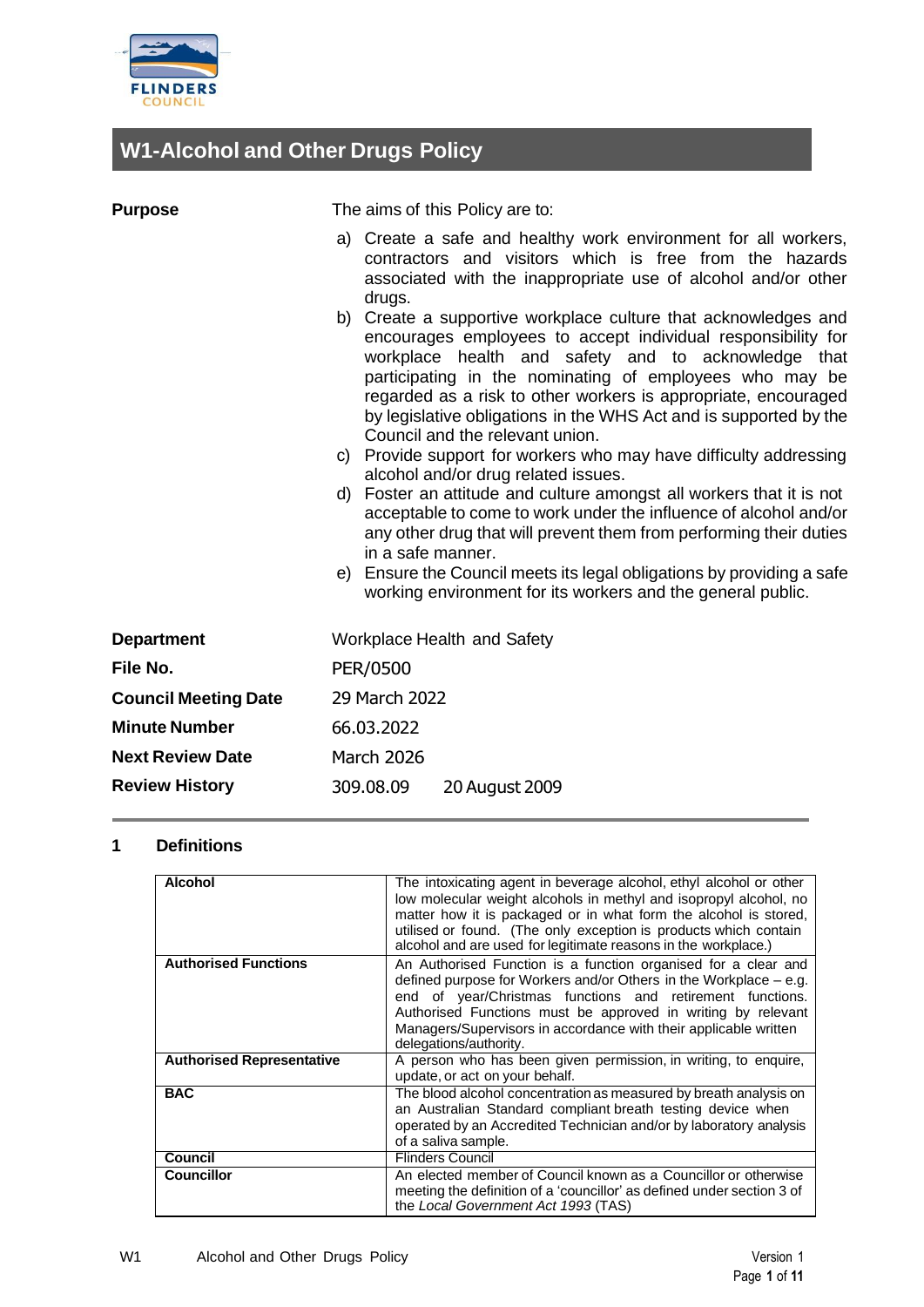

| <b>Drugs</b>                          | Medicine or other substance which has a physiological effect when                                                                                                                                                                                                                                                                                                                   |
|---------------------------------------|-------------------------------------------------------------------------------------------------------------------------------------------------------------------------------------------------------------------------------------------------------------------------------------------------------------------------------------------------------------------------------------|
|                                       | ingested or otherwise introduced into the body and includes Illicit<br>Drugs, Over The Counter (OTC) Drugs and Prescription Drugs.                                                                                                                                                                                                                                                  |
| <b>Employee</b>                       | A person who carries out work for Council as an employee of<br>Council.                                                                                                                                                                                                                                                                                                             |
| <b>EAP</b>                            | Employee Assistance Program - A confidential, professional<br>counselling service available to Council employees.                                                                                                                                                                                                                                                                   |
| <b>Fit For Work Limits</b>            | The limits or cut off amounts prescribed by this Policy at clause 4.2<br>(Fit For Work Limits) when a person is deemed to be unfit for work.                                                                                                                                                                                                                                        |
| <b>General Manager</b>                | The general manager of Council as appointed under section 61 of<br>the Local Government Act 1993 (TAS).                                                                                                                                                                                                                                                                             |
| <b>High Risk Worker</b>               | Worker carrying out, or who could be reasonably expected to be<br>available to perform High Risk Work.                                                                                                                                                                                                                                                                              |
| <b>Illicit Drugs</b>                  | Has the same meaning as Prescribed Illicit Drug in the Road Safety<br>(Alcohol and Drugs) Act 1970 (TAS) and as prescribed in the Road<br>Safety (Alcohol and Drugs) Regulations 2009 (TAS).                                                                                                                                                                                        |
| <b>Infringing Workplace Behaviour</b> | Any act or omission, which amounts to a breach of any Council<br>policy, contractual obligation, relevant Federal or State Legislation<br>or misconduct at common law.                                                                                                                                                                                                              |
| <b>Manager</b>                        | A person at the Workplace who is appointed to a position that has<br>management responsibilities for others or their appropriately<br>nominated or authorised delegate.                                                                                                                                                                                                             |
| <b>Negative Test Result</b>           | A result that indicates that a specimen did not exceed specified Fit<br>For Work Limits.                                                                                                                                                                                                                                                                                            |
| <b>Nominated Council Delegate</b>     | The General Manager, or a person delegated authority by the<br>General Manager.                                                                                                                                                                                                                                                                                                     |
| <b>Non-Negative Test Result</b>       | A test result that is at or above the specified Fit For Work Limits or<br>that indicates the result was adulterated (tampered with),<br>substituted or invalid.                                                                                                                                                                                                                     |
| Other Persons at the Workplace        | Any person at the Workplace who is not a Worker including visitors<br>and ratepayers.                                                                                                                                                                                                                                                                                               |
| <b>OTC Drugs</b>                      | 'Over the Counter' Drugs available to persons without a<br>prescription.                                                                                                                                                                                                                                                                                                            |
| <b>Policy</b>                         | This Alcohol and Other Drugs Policy including the 'Application and<br>Authority'.                                                                                                                                                                                                                                                                                                   |
| <b>Powered Mobile Plant</b>           | Plant or equipment that is provided with some form of self-<br>propulsion which is ordinarily under the direct control of the<br>operator.                                                                                                                                                                                                                                          |
| <b>Prescription Drug</b>              | Drug prescribed by an individual person's treating medical<br>practitioner for a medical condition.                                                                                                                                                                                                                                                                                 |
| <b>Random Testing</b>                 | Testing performed to assess Fit For Work Limits by the Testing<br>Organisation on Workers and Other Persons at the Workplace who<br>are chosen on a "neutral-selection" basis without advance notice.<br>Random Testing is conducted by selecting for testing a random<br>number of participants determined by Council from the total number<br>of participants in the random pool. |
| <b>Reasonable Grounds</b>             | An objectively justifiable suspicion based on specific facts or<br>circumstances that justifies a request for testing at the time. The<br>facts or circumstances are not necessarily medically based and are                                                                                                                                                                        |
|                                       | consistent with the published potential effects of being under the<br>influence of drugs and/or alcohol.                                                                                                                                                                                                                                                                            |
| <b>Rehabilitation Program</b>         | A program offered and run by a reputable organisation directed at<br>addressing Alcohol and/or Drug abuse with its purpose being to<br>rehabilitate program participants                                                                                                                                                                                                            |
| <b>Testing Organisation</b>           | An organisation that offers services for Alcohol and/or Drug testing<br>in the Workplace conducted in accordance with applicable<br>Australian Standards. This organisation is chosen at Council's<br>discretion, may include Council (ie internal testing) and may be<br>amended from time to time.                                                                                |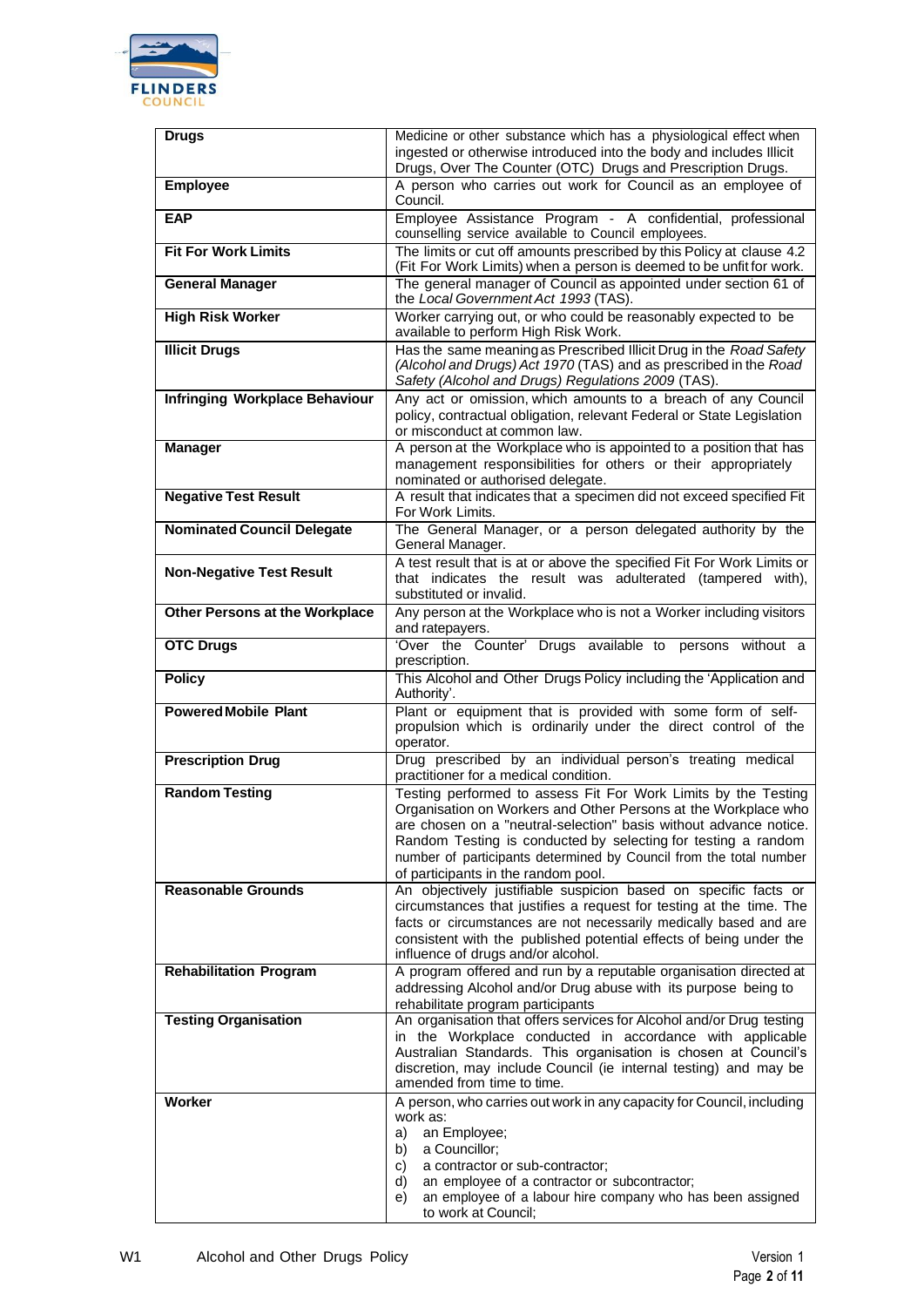

|                                       | f)<br>an outworker;                                                                                                                  |
|---------------------------------------|--------------------------------------------------------------------------------------------------------------------------------------|
|                                       | an apprentice or trainee;<br>g)                                                                                                      |
|                                       | a student gaining work experience; or<br>h)                                                                                          |
|                                       | a volunteer.<br>g)                                                                                                                   |
| <b>Workers with Prescribed Limits</b> | Classes of employees who, after consultation with Workers, are<br>determined to reasonably fall within the categories of Workers who |
|                                       | have their maximum allowable BAC prescribed by:                                                                                      |
|                                       | legislation;<br>a)                                                                                                                   |
|                                       | b)<br>accreditation requirements of their position;                                                                                  |
|                                       | licensing requirements of their position; and/or<br>C)                                                                               |
|                                       | d)<br>other express regulation                                                                                                       |
| Workplace                             | A place where work is carried out for Council.                                                                                       |
| <b>Training</b>                       | Council will provide all persons covered by this Policy with                                                                         |
|                                       | appropriate training so they are made aware of their responsibilities<br>and obligations under the Policy.                           |
| <b>Amendment</b>                      | Council retains the sole discretion to vary, terminate or replace this                                                               |
|                                       | Policy from time to time. Council will consult before amendments                                                                     |
|                                       | are made and will notify and train those the amendments apply to.                                                                    |
| <b>Interpretation of Policy</b>       | (a)<br>The singular includes the plural and vice versa.                                                                              |
|                                       | (b)<br>A reference to any legislation includes all delegated                                                                         |
|                                       | under<br>legislation<br>made<br>it<br>and<br>amendments.<br>consolidations, replacements or re-enactments of any of                  |
|                                       | them.                                                                                                                                |
|                                       | A reference to policy or procedure means any approved<br>(c)                                                                         |
|                                       | policies or procedures of Council unless otherwise stated.                                                                           |
|                                       | 'Including' and similar expressions are not words of<br>(d)                                                                          |
|                                       | limitation.                                                                                                                          |
|                                       | (e)<br>A reference to a document (including this document) is to<br>that document as amended, novated or replaced unless             |
|                                       | otherwise stated.                                                                                                                    |
|                                       | (f)<br>Where a word or expression is given a particular meaning,                                                                     |
|                                       | other parts of speech and grammatical forms of that word                                                                             |
|                                       | or expression have a corresponding meaning.                                                                                          |
|                                       | Examples used in this Policy are for illustrative purposes<br>(g)                                                                    |
|                                       | only and are not intended to be exhaustive and depending                                                                             |
|                                       | on the circumstances may or may not amount to Infringing<br>Workplace Behaviour.                                                     |
|                                       | Unless expressly provided for this Policy is not in any way<br>(h)                                                                   |
|                                       | incorporated as part of any enterprise agreement and                                                                                 |
|                                       | does not form part of any Employee's contract of                                                                                     |
|                                       | employment and any applicable enterprise agreement or                                                                                |
|                                       | contract of employment will prevail over this Policy to the                                                                          |
|                                       | extent of any inconsistency.<br>It is not intended that this Policy impose any obligations on<br>(i)                                 |
|                                       | the Council or those covered by it that are unreasonable                                                                             |
|                                       | or contrary to the operation of Applicable Laws. Any                                                                                 |
|                                       | obligation, direction, instruction or responsibility imposed                                                                         |
|                                       | by this Policy must be carried out in a manner that an                                                                               |
|                                       | objective third party would consider to be fair and                                                                                  |
|                                       | reasonable taking into account and in the context of all the<br>relevant Applicable Laws, operational and personal                   |
|                                       | circumstances.                                                                                                                       |
|                                       | Questions relating to the interpretation, application or enforcement                                                                 |
|                                       | of this Policy should be directed to a person's Manager.                                                                             |
| <b>Reporting of Breaches</b>          | Persons covered under paragraph Error! Reference source not                                                                          |
|                                       | found. (Scope) must reasonably report breaches of Infringing                                                                         |
|                                       | Workplace Behaviour.                                                                                                                 |
|                                       | For breaches by:<br>an Employee (other than the General Manager), or other<br>a)                                                     |
|                                       | Workers, the report must go to the reporting person's                                                                                |
|                                       | applicable Manager;                                                                                                                  |
|                                       | an Other Person at the Workplace, to the General<br>b)                                                                               |
|                                       | Manager; and/or                                                                                                                      |
|                                       | the General Manager, the report must go to the Mayor (or<br>C)                                                                       |
|                                       | if unavailable to the next appropriately delegated                                                                                   |
|                                       | Councillor);<br>a Councillor report must go to the Mayor;<br>d)                                                                      |
|                                       | The Mayor's report must go to the General Manager; and<br>e)                                                                         |
|                                       |                                                                                                                                      |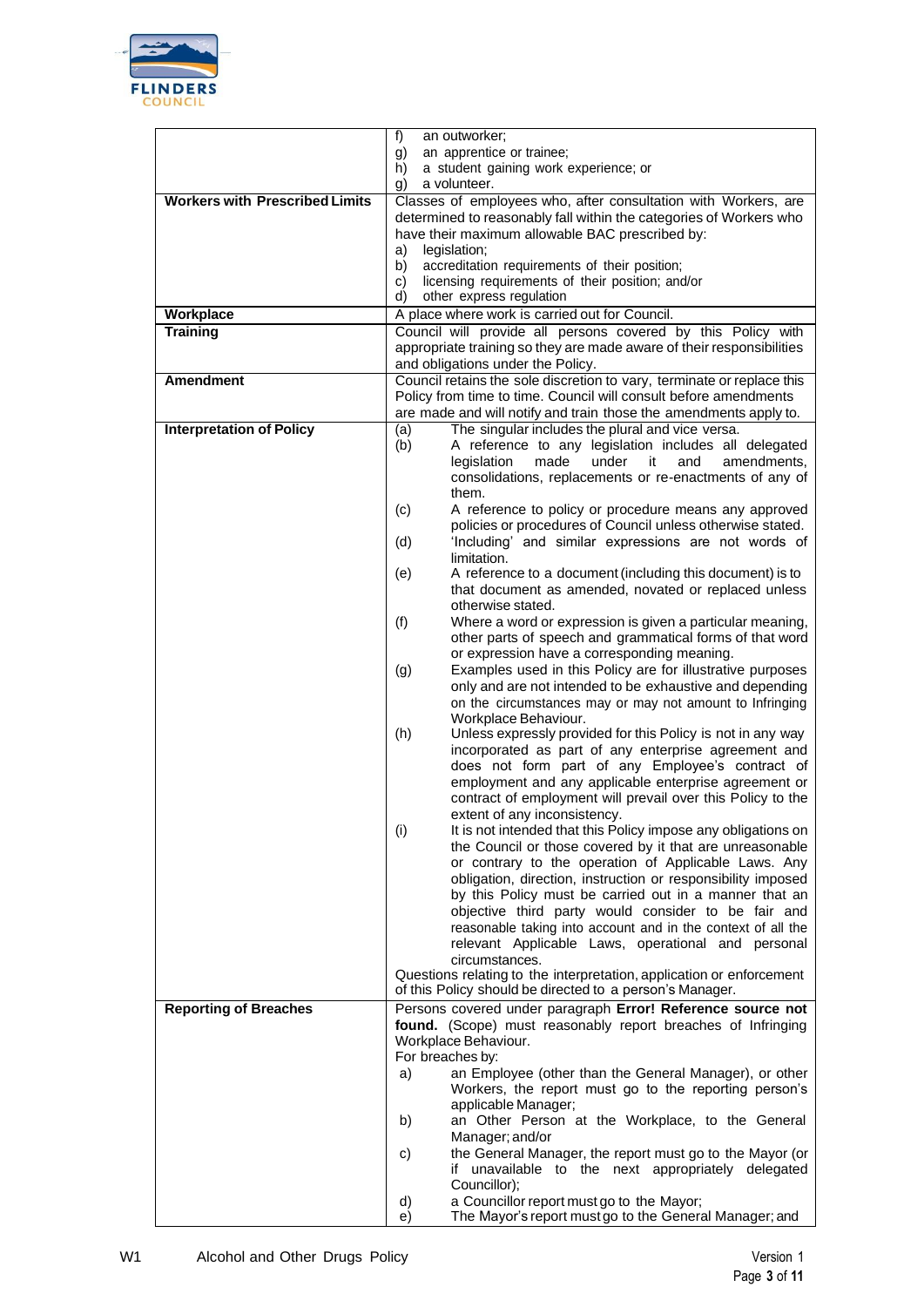

|                         | as otherwise required or permitted by Applicable Laws.           |
|-------------------------|------------------------------------------------------------------|
| <b>Breach of Policy</b> | Persons covered under paragraph. (Scope) who engage in           |
|                         | Infringing Workplace Behaviour may (as is appropriate and as     |
|                         | applicable) be subject to appropriate disciplinary action in     |
|                         | with Disciplinary Policy and Procedure<br>accordance             |
|                         | (Employees), or removal from the Workplace or termination        |
|                         | of services (Workers Jother than Employees) and Other Persons at |
|                         | the Workplace). Infringing Workplace Behaviour may also amount   |
|                         | to breaches of Applicable Laws:                                  |
|                         | exposing individuals to legal proceedings; and<br>(a)            |
|                         | making Council vicariously liable for conduct of others.<br>(b)  |
|                         | (*See section 4.6 (Breach of this Policy for more explanation)   |

### **2 Objective**

The objective of this Procedure is to deal with Alcohol and other Drugs and their effect on workers' fitness for work whilst performing duties at Council and to ensure that Council has a mechanism to appropriately manage the misuse of alcohol and other drugs in the workplace through training, education and where required, rehabilitation.

It is the goal of Council to:

- a) eliminate the risks associated with the misuse of alcohol and other drugs, thereby providing a safer working environment;
- b) to reduce the risks of alcohol and other drugs impairment in the workplace; and
- c) to promote a supportive culture that encourages a co-operative approach between management and workers and builds on the shared interest in workplace health and safety.

#### **3 Scope**

- 3.1 This Policy covers and applies to Workers and Other Persons at the Workplace in relation to:
	- a) behaviour at the Workplace;
	- b) the performance of work for or in connection with Council; and
	- c) conduct outside the Workplace or working hours if the acts or omissions:
		- i. are likely to cause serious damage to the relationship between Council and Workers or Other Persons at the Workplace;
		- ii. are incompatible with a Worker's or Other Person at the Workplace's duty to Council; or
		- iii. damage or are likely to damage Council's interests or reputation.
- 3.2 This Policy is to be read and applied in conjunction with Council's Fitness for Work Policy.

### **4. Policy**

### **4.1. Requirements**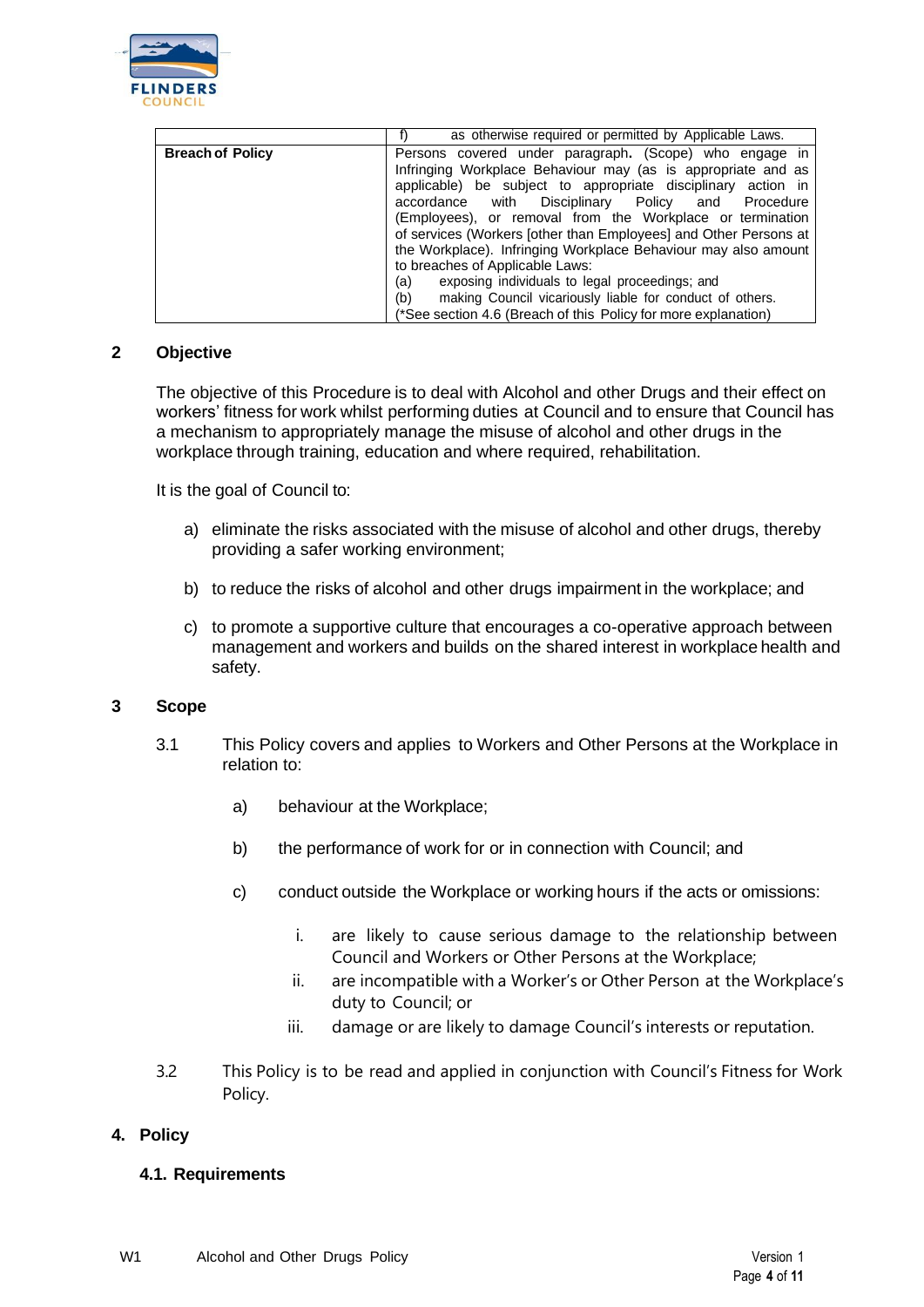

- a) Workers and Other Persons at the Workplace are required to meet their duty of care obligations and to be accountable for their own safety and the safety of others at the Workplace.
- b) Workers must present for work in a state where they are not under the influence of Alcohol or Drugs and must not exceed the Fit For Work Limits.
- c) Workers and Other Persons at the Workplace (unless otherwise notified in writing) are required to adhere to lawful and reasonable directions, policies and procedures regarding compliance with this Policy.
- d) Managers are required to promote this Policy within their area of responsibility and take reasonable steps to ensure that any potential breaches of this Policy are identified, taken seriously and acted upon appropriately.
- e) Workers and Other Persons in the Workplace must not possess, sell, distribute or consume Illicit Drugs in the Workplace.
- f) Workers and Other Persons in the Workplace must not sell or distribute Prescription Drugs in the Workplace to any other person.
- g) Workers and Other Persons in the Workplace are only permitted to possess or consume Prescription Drugs in the Workplace in accordance with a prescription/ other medical authority and where it does not represent an unreasonable health and safety risk.
- h) Workers and Other Persons in the Workplace must not sell, or unless a designated First Aid Officer, distribute OTC Drugs in the Workplace to any other person.
- i) Workers and Other Person in the Workplace must not possess, sell, distribute or consume Alcohol in the Workplace except where such possession, sale, distribution or consumption is:
	- i. related to or in connection with an Authorised Function;
	- ii. in the case of possession, where the Alcohol is not intended for consumption at the Workplace or during working hours and is not in fact consumed at the Workplace or during working hours; or
	- iii. with the permission of the Worker's Manager.

### **4.2. Fit For Work Limits**

*4.2.1. Alcohol*

Workers must have a BAC which does not exceed 0.00 grams of Alcohol per 100 millilitres of blood at work.

### *4.2.2. Illicit Drugs*

Workers must not have Illicit Drugs present in their system at any time while at work and/or carrying out work.

*4.2.3. Prescription Drugs and/or OTC Drugs*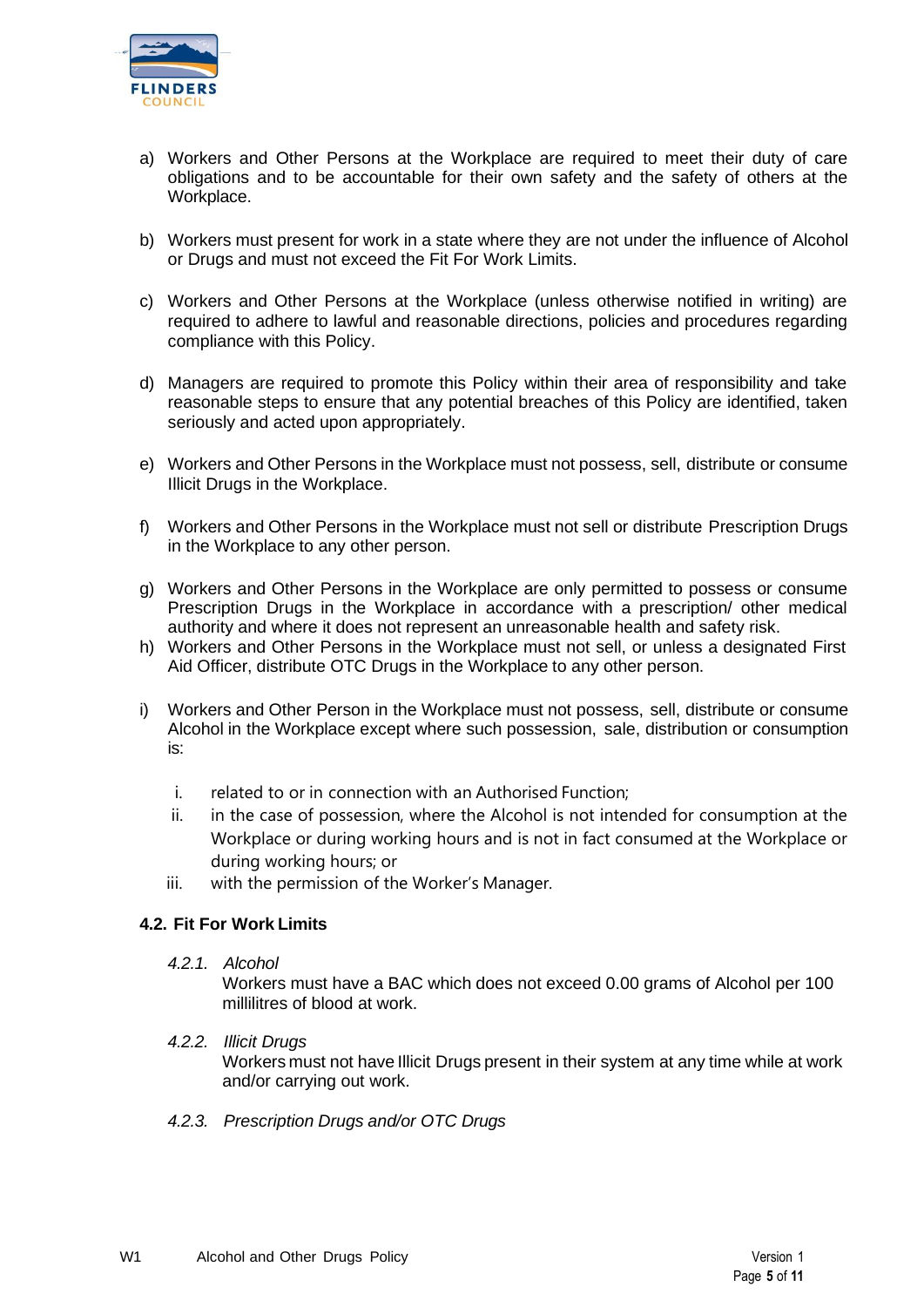

Workers must not have any OTC Drugs and/or Prescription Drugs present in their system at any time while at work and/or carrying out work in any quantity which renders them unfit forwork and/or affectsthe Worker's ability to perform work safely.

## **4.3. Prescription Drugs and/or over the counter drugs**

- *4.3.1. Fitness for work*
	- a) The use of some OTC Drugs and/or Prescription Drugs may impact on a Worker's ability to perform work safely.
- *4.3.2. Disclosure of OTC Drugs and/or Prescription Drugs*
	- a) If a Worker is required to participate in Drug testing, prior to participating in the test, the Worker, may disclose to the testing organisation if they are using, taking or have recently taken or used OTC Drugs and/or Prescription Drugs.
	- b) If the test returns a Non-Negative Test Result and the Worker has not disclosed that they are taking or have recently taken OTC Drugs and/or Prescription Drugs prior to the test, the Worker will be asked if they are taking or have recently taken OTC Drugs and/or Prescription Drugs. If the answer is "yes", the Worker will be required to complete and sign a disclosure detailing the OTC Drugs and/or Prescription Drugs they are taking or have taken recently.

### **4.4. When Council May Conduct Testing**

*4.4.1. Pre-employment testing*

Council may require Workers to participate in an Alcohol and/or Drug test before appointing the Worker to carry out work for Council to determine whether the Worker can complete the inherent requirements of the proposed work.

*4.4.2. Random testing*

Council may, at its absolute discretion, conduct Random Testing to determine Fit For Work Limits at any time immediately before the Worker commences work or during a period of time which the Worker is carrying out work.

- *4.4.3. Casual testing*
	- a) Post Reportable Incident Testing
		- i. Council may require a Worker to participate in testing for Alcohol and/or Drugs if the Worker has been involved in a Workplace incident which is a:
			- A. lost time injury;
			- B. incident whilst driving any motor vehicle;
			- C. incident whilst operating any item of Powered Mobile Plant:
			- D. notifiable incident under the Applicable Laws; or
			- E. near miss which, had it eventuated, would have been a notifiable incident under the Applicable Laws.
		- ii. Post Reportable Incident Testing will take place no later than 12 hours after the incident where a reportable incident falls within the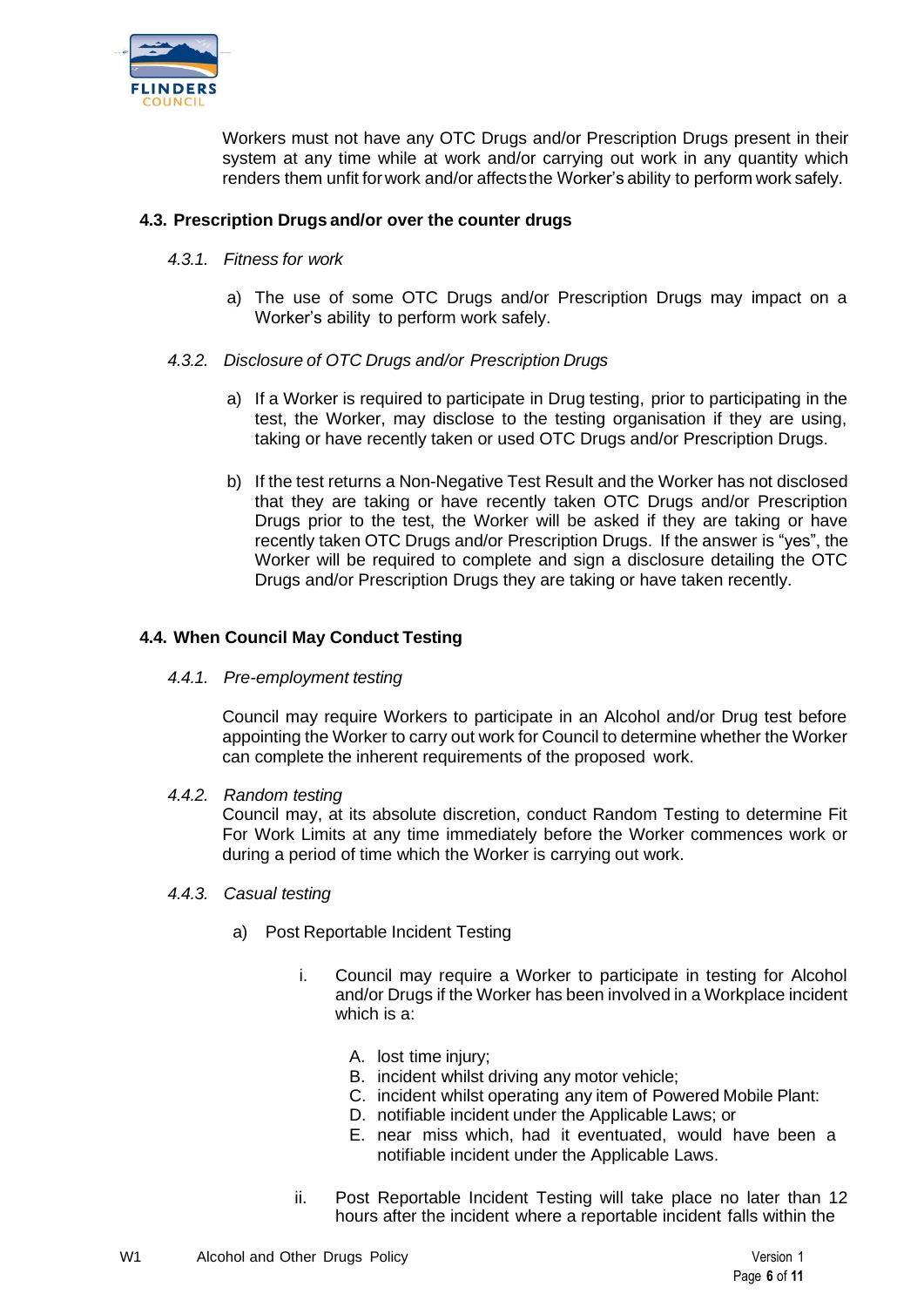

following criteria. If an employee fails to report an incident, as defined, immediately as required and testing is unable to be undertaken within 12 hours as a result of this failure, the testing will be conducted under Reasonable Grounds.

b) Reasonable Grounds

Council may require a Worker to participate in testing for Alcohol and/or Drugs where it is suspected by a Manager on reasonable grounds that a Worker has consumed/used/taken Alcohol and/or Drugs beyond Fit For Work Limits or is adversely affected by the consumption of Alcohol and/or Drugs at any time immediately before the Worker commences work or during a period which the Worker is carrying out work.

In such cases, for the purposes of maintaining the integrity of the process, the Manager who has suspected on reasonable grounds that a Worker has consumed/used/taken Alcohol and/or Drugs beyond Fit For Work Limits or is adversely affected by the consumption of Alcohol and/or Drugs will also be required to participate in testing for Alcohol and/or Drugs.

Where Council requires testing as a result of either 4.4.3(a) or 4.4.3(b) the Worker will be stood down without loss of pay until the requisite testing process is completed.

#### <span id="page-6-0"></span>*4.4.4. Prescribed testing*

Council may require a Worker to participate in a series of scheduled or random tests for Alcohol and/or Drugs over a period of time determined by Council as part of:

- a) a rehabilitation program;
- b) return to work program; and/or
- c) any action taken in accordance with the Fitness for Work Policy; and/or
- d) if a Worker has previously returned a test from an Alcohol and/or Drugs test which exceeds the Fit For Work Limits.
- *4.4.5. Compliance testing*

Council may- require a Worker to participate in testing for Alcohol and/or Drugs if Council is required or permitted to undertake testing in accordance with Applicable Laws.

#### **4.5. Authorised Functions**

- *4.5.1. Guidelines for Authorised Functions*
	- a) A Nominated Council Delegate may approve the moderate consumption and responsible serving of Alcohol during Authorised Functions.
	- b) Workers who: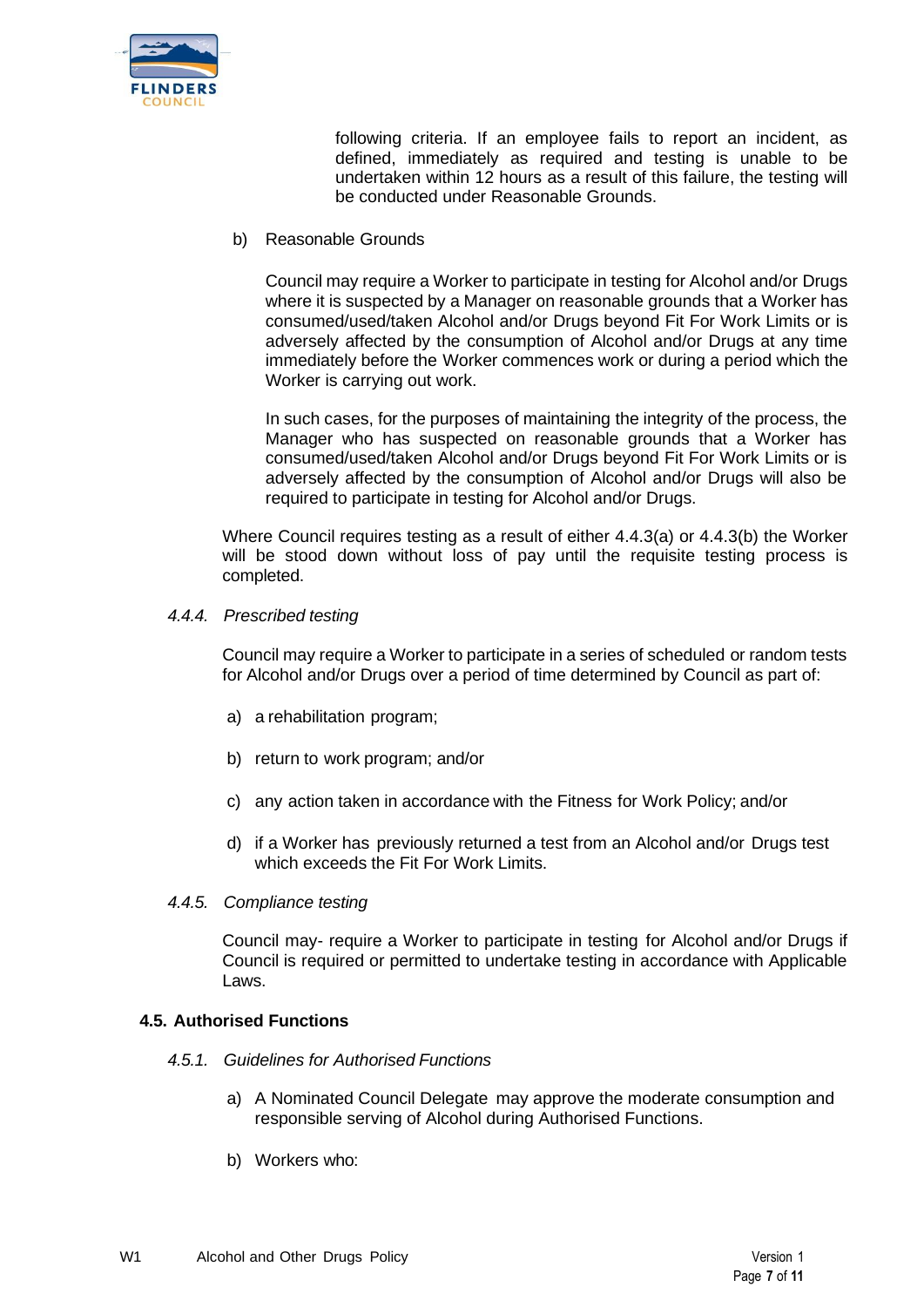

- **i.** are over the age of 18; and
- ii. who are not the holder of a provisional drivers licence and intending to drive after the Authorised Function

may consume Alcohol in moderation at Authorised Functions if Alcohol is made available and consumption of Alcohol is authorised by a Nominated Council Delegate.

- c) Authorised functions shall be conducted outside of working hours or, if during working hours, Workers will be directed not to return to work if they consume Alcohol.
- d) Authorised functions shall be supervised by a Nominated Council Delegate who shall be responsible for;
	- i. control of Alcohol distribution at the function;
	- ii. ending distribution of Alcohol at the designated time;
	- iii. offering and arranging transport for Workers who may be unable to return home safely (i.e. unable to drive) which may be at the Worker's own expense unless payment by the Council is specifically authorised by the General Manager (or their nominated delegate).
- e) If Alcohol is being offered at an Authorised Function, soft drink, water and other non-Alcohol alternatives will also be made available.
- f) Authorised functions may occur at the Workplace or at a public location.
- g) Workers are required to comply with reasonable directions regarding conduct and behaviour at Authorised Functions, in the same way as if the Worker was performing work. Such directions include, but are not limited to:
	- i. leaving the Authorised Function;
	- ii. organising their own, or accepting an offer of, safe transport home;
	- iii. not returning to work after consuming Alcohol; and
	- iv. ceasing consumption of Alcohol.
- h) Alcohol will not be displayed or offered at an Authorised Function in a manner which encourages excessive consumption.
- i) Alcohol drinking contests or games of any sort which involve the consumption of Alcohol are strictly prohibited at Authorised Functions.

### <span id="page-7-0"></span>**4.6. Breach of this Policy**

- *4.6.1. Failure to comply with Fit For Work Limits*
	- a) If an Employee fails to comply with Fit For Work Limits, Council will, at its discretion and having regard to the circumstances, take appropriate disciplinary action in accordance with Council's Disciplinary Policy.
	- b) If a Worker (other than an Employee) or Other Person at the Workplace fails to comply with Fit For Work Limits Council will, at its discretion and having regard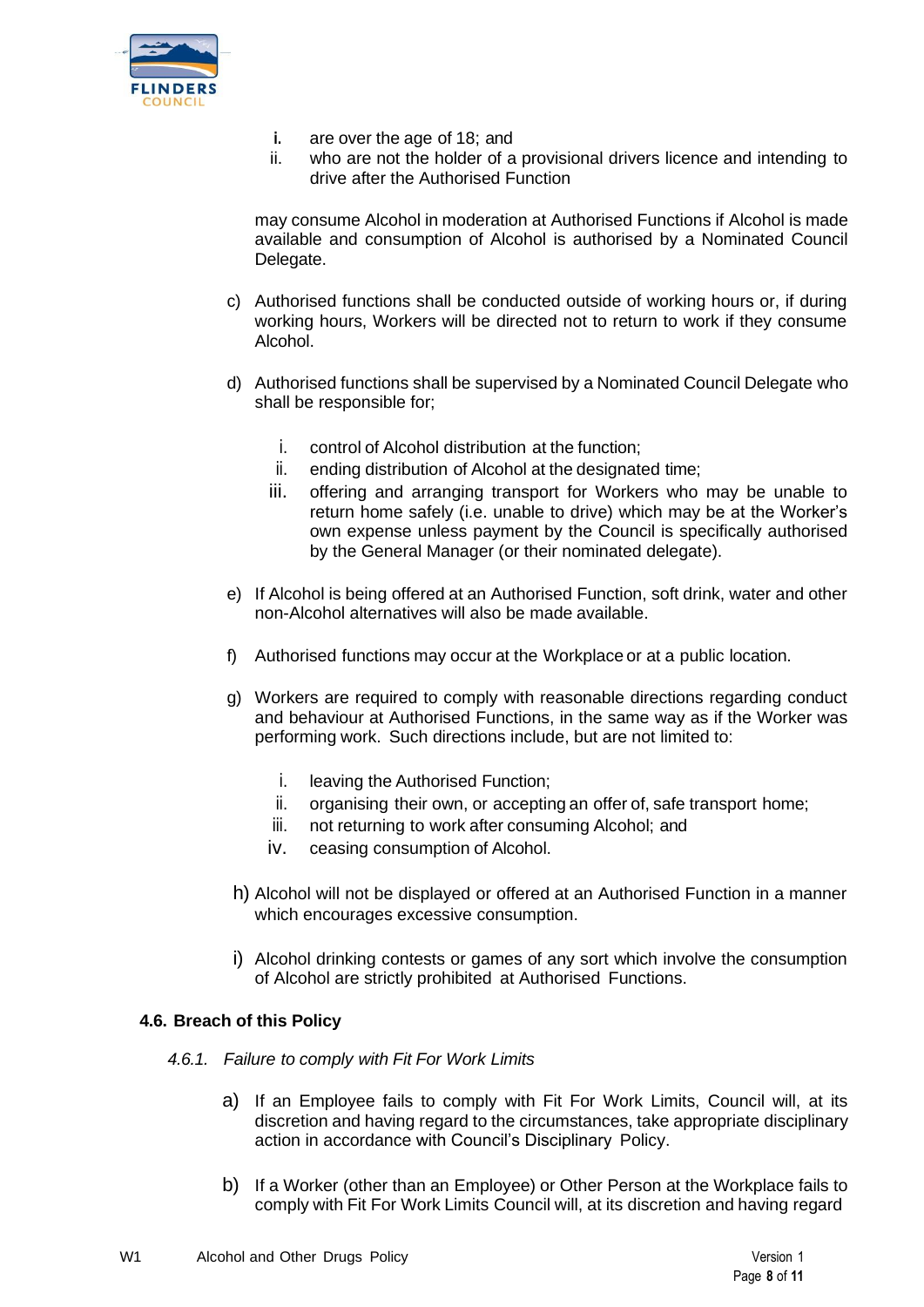

to the circumstances, take appropriate action in accordance with its contractual, legislative or other obligations which may include removal from the Workplace or termination of services.

- c) Where a High Risk Worker exceeds the Fit For Work Limits on no more than two occasions within a 12 month period, the primary response from the Council will be to:
	- i. allocate the Worker to a non-High Risk task where available; or
	- ii. where no non-High Risk tasks are available, require the Worker to access a period of personal leave;

until such time as the Worker no longer exceeds the Fit For Work Limits.

- d) In considering the appropriate action Council recognises that Alcohol and other Drug abuse can be successfully managed and is committed to reasonably assisting Employees who suffer from these problems, whilst holding them responsible for their actions and ensuring the safety of all Workers and Others in the Workplace.
- e) Possible disciplinary or other action for Employees and/or responses for a failure to comply with Fit For Work Limits may include (but not limited to):
	- i. exclusion from carrying out a particular type of work/ duties for Council;
	- ii. direction to return home at their own cost by the safest available alternative method to them driving their own or work vehicle;
	- iii. direction not to attend work (stand down) which may be with or without pay where specified in the applicable industrial instrument;
	- iv. requirement to undergo prescribed testing for Alcohol and/or Drugs as per [4.4.4](#page-6-0) 4.4.4 of this Policy;
	- v. recommendation to participate in EAP, action under Fitness for Work Policy, return to work program and/or a Rehabilitation Program;
	- vi. written warning;
	- vii. termination of employment; and/or
	- viii. a combination of any of the above or part thereof.
- *4.6.2. Other breaches and actions leading to action by Council*
	- a) Council will, at its discretion and having regard to the circumstances, take appropriate action in accordance with Section 4.6 against any Worker who:
		- i. refuses to participate in testing in accordance with this Policy;
		- ii. fails to disclose use of Prescription or OTC Drugs;
		- iii. avoids or attempts to avoid participating in Random Testing carried out in accordance with this Policy;
		- iv. tampers or attempts to tamper with a test sample;
		- v. lies or is dishonest in the conduct of any testing procedure or investigation arising out of a breach or an alleged breach of this Policy; or
		- vi. fails to comply with a direction or the guidelines for Authorised Functions set out in Part 9 of this Policy (Authorised Functions).

### **4.7. EAP/Rehabilitation**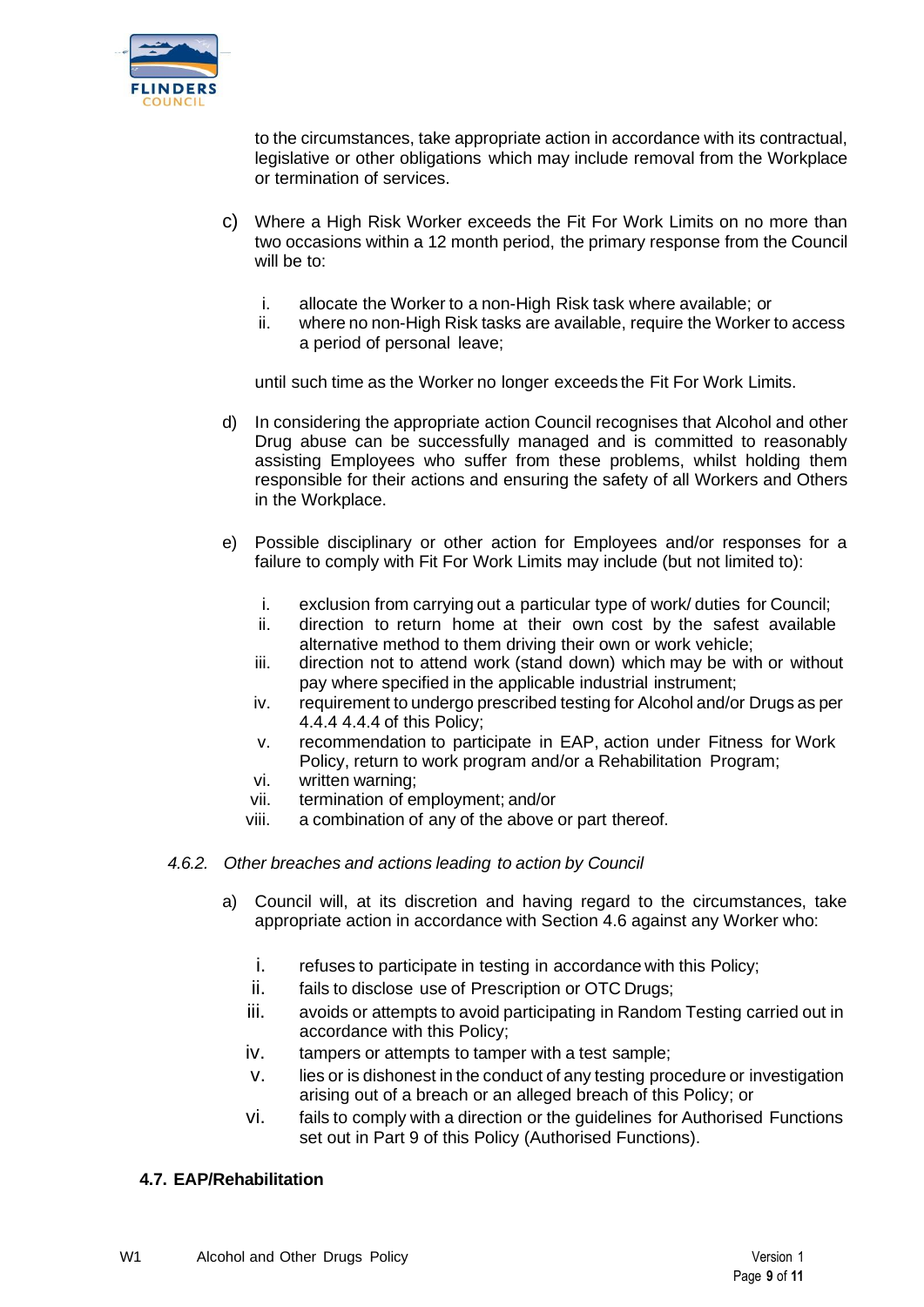

- <span id="page-9-0"></span>a) To facilitate appropriate health outcomes and ensure that Workers are able to work in a manner that is not a risk to themselves, other Workers or Others in the Workplace, Council will, at Council's discretion and as reasonably appropriate in the circumstances, provide confidential support and assistance to Employees committed to addressing the abuse or inappropriate use of Alcohol and/or Drugs.
- b) For the purposes of [a\) a](#page-9-0)bove, Council may recommend that Employees contact the EAP and/or a Rehabilitation Program.

## **4.8. Privacy and Confidentiality of Workers**

The Council will endeavour to ensure that the highest levels of confidentiality are maintained in the application of this procedure. The following minimum conditions shall apply:

- a) All testing will be conducted in a private location that maintains the privacy and dignity of the individual.
- b) All testing will be conducted by trained staff and/or accredited providers in accordance with Australian Standards.
- c) Workers who record a non-negative result will be treated at all times in a respectful and non-judgemental manner by all involved in the management of the matter.
- d) Council records pertaining to test results shall be regarded as confidential information and use/access/dissemination of the results shall be restricted to those who have a genuine requirement to access the confidential results of the drug and/or alcohol test. No information related to drug and/or alcohol testing shall be disclosed to any person or persons other than those properly authorised officers of the Council and authorised worker representative/s.
- e) The General Manager is authorised under this procedure to access, delegate and assign authority for access and use of the information obtained under this procedure, including but not limited to authorised government agencies, insurers (for claims submissions, where applicable).
- f) Where the General Manager has authorised the release of confidential test results to external parties who are legally able to access this information, the worker/s that are involved are to be notified in writing detailing:
	- i. who the information will be released to;
	- ii. when and for what purposes the information will be released;
- g) A copy of all information released is to be provided to the worker/s involved with this notification. The notification must be given to the workers prior to information being released to the external parties.

### **5 Legislation and Related Documents**

- *Age Discrimination Act 2004* (Cth)
- *Anti-Discrimination Act 1998* (TAS)
- *Australian Human Rights Commission Act 1986* (Cth)
- *Disability Discrimination Act 1992* (Cth)
- *Fair Work Act 2009* (Cth)